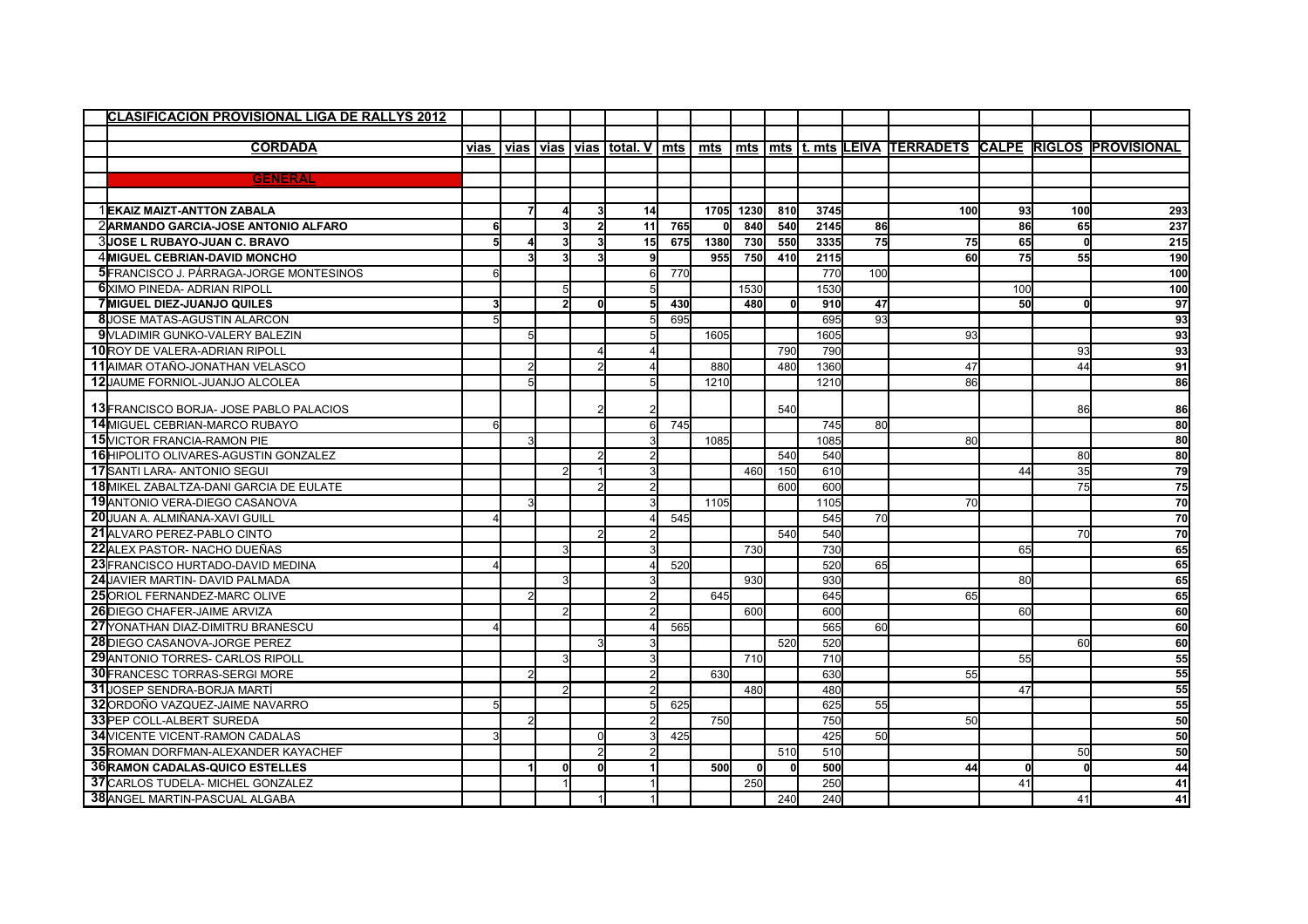| 39 ANGEL MARTÍ- JOSE FERRER                 |    |    |          |    |          |          |            | 250      |      | 250          |     |     | 38  |              | 38           |
|---------------------------------------------|----|----|----------|----|----------|----------|------------|----------|------|--------------|-----|-----|-----|--------------|--------------|
| 40 ALAN MULETS-CARLOS RIPOLL                |    |    |          |    |          |          |            |          | 240  | 240          |     |     |     | 38           | 38           |
| 41 TOMAS LOPEZ-CHIRO SANCHEZ                |    |    |          |    |          |          |            |          | 200  | 200          |     |     |     | 32           | 32           |
| 42 FERNANDO BEDATE-JAVI ZARAGOZA            |    |    |          |    |          |          |            |          |      | $\Omega$     |     |     |     |              | $\mathbf 0$  |
| 43 JONATHAN VENTURA-AIMAR OTAÑO             |    |    |          |    |          |          |            |          |      | $\Omega$     |     |     |     |              | $\mathbf 0$  |
| 44 VICTOR BERZOSA-HECTOR ERDOCIAIN          |    |    |          |    |          |          |            |          |      |              |     |     |     |              | $\mathbf{0}$ |
|                                             |    |    |          |    |          |          |            |          |      |              |     |     |     |              |              |
| 45 IGNACIO GARCIA-JOSE CARLOS FERNANDEZ     |    |    |          |    |          |          |            |          |      |              |     |     |     |              | $\mathbf 0$  |
| 46 JORGE PEREZ-DIEGO CASANOVA               |    |    |          |    |          |          |            |          |      |              |     |     |     |              | $\mathbf{0}$ |
| 47 CARLOS TUDELA- HUGO JAREÑO               |    |    |          |    | U        |          |            |          |      |              |     |     |     |              | $\mathbf 0$  |
| 48 GUIILLERMO PINILLOS-QUICO ESTELLES       |    |    |          |    | $\Omega$ |          |            |          |      |              |     |     |     |              | $\mathbf{0}$ |
| 49                                          |    |    |          |    |          |          |            |          |      |              |     |     |     |              | $\mathbf{0}$ |
| 50                                          |    |    |          |    |          |          |            |          |      |              |     |     |     |              | $\mathbf 0$  |
|                                             |    |    |          |    | n        |          |            |          |      | <sup>0</sup> |     |     |     |              | $\mathbf 0$  |
|                                             |    |    |          |    |          |          |            |          |      |              |     |     |     |              |              |
|                                             |    |    |          |    |          |          |            |          |      |              |     |     |     |              | $\Omega$     |
|                                             | 51 | 39 |          | 34 |          | 161 6760 | 12450 9970 |          | 7660 | 36300        |     |     |     |              |              |
|                                             |    |    |          |    |          |          |            |          |      |              |     |     |     |              |              |
| <b>MIXTAS</b>                               |    |    |          |    |          |          |            |          |      |              |     |     |     |              |              |
|                                             |    |    |          |    |          |          |            |          |      |              |     |     |     |              |              |
| 1 IDOIA RUBIAL-ARMANDO MEDIAVILLA           |    |    |          |    | 9l       | 825      |            |          | 520  | 1345         | 93  |     |     | 100          | 193          |
| 2SONIA TIERRSECA-XIMO PINEDA                |    |    |          |    | 6l       | 505      |            |          | 470  | 975          | 86  |     |     | 93           | 179          |
| 3 DMITRIEVSKAYA TATIANA-KAYACHEVS ALEXANDER |    | Δ  |          |    |          |          | 1070       |          |      | 1070         |     | 100 |     |              | 100          |
| 4M. PILAR LOPEZ-ANDRES CANOVAS              |    |    |          |    |          | 570      |            |          |      | 570          | 100 |     |     |              | 100          |
| 5 MARIAN BERTOMEU-FERNANDO SORIANO          |    | 3  |          | ΩI |          |          | 1105       |          | 0l   | 1105         |     | 93  |     | <sup>0</sup> | 93           |
| <b>6</b> ARIADNA SANS-CARLES MOYES          |    |    |          |    | っ        |          | 660        |          |      | 660          |     | 86  |     |              | 86           |
| <b>7</b> JULIA CINTO-IGNACIO CINTO          |    |    |          |    |          |          |            |          | 420  | 420          |     |     |     | 86           | 86           |
| 8 AIDA ROMERO-OSCAR NIETO                   |    | 2  |          |    |          |          | 1110       |          |      | 1110         |     | 80  |     |              | 80           |
| <b>9</b> ESTIBALIZ OCHOA-RAUL CECILIA       |    |    |          |    |          |          | 430        |          |      | 430          |     | 75  |     |              | 75           |
| 10 MARIA DE LA VIEJA-DANIEL ASENJO          |    |    |          |    |          |          | 525        |          |      | 525          |     | 70  |     |              | 70           |
| 11 ANGEL SANCHEZ-BEGOÑA COUTO               |    |    | $\Omega$ |    |          |          |            | $\Omega$ |      | C            |     |     |     |              | $\mathbf 0$  |
| <b>12 ESTER FRESNEDA-XIMO FUERTES</b>       |    |    |          |    | $\Omega$ |          |            |          |      | ΩI           |     |     |     |              | $\mathbf{0}$ |
| 13                                          |    |    |          |    |          |          |            |          |      |              |     |     |     |              | $\Omega$     |
| $\overline{14}$                             |    | 14 | $\Omega$ |    | 16       |          |            | $\Omega$ | 1410 |              |     |     |     |              | $\Omega$     |
|                                             |    |    |          |    |          |          | 4900       |          |      | 8210         |     |     |     |              |              |
|                                             | 14 | 28 |          |    |          | 51 1900  |            |          | 2820 | 16420        |     |     |     |              |              |
|                                             |    |    |          |    |          |          |            |          |      |              |     |     |     |              |              |
| <b>VETERANOS</b>                            |    |    |          |    |          |          |            |          |      |              |     |     |     |              |              |
|                                             |    |    |          |    |          |          |            |          |      |              |     |     |     |              |              |
| 1GONZALO PANZANO-ALBERTO PANZANA            |    | 3  |          |    | 11       | 585      | 880        | 230      | 410  | 2105         | 100 | 100 | 100 | <sup>0</sup> | 300          |
| 2JOSE L. CONSUEGRA-SALVADOR RIVAS           |    | 0  |          | U  | 21       | 145      | 0l         | 230      |      | 375          | 93  | 0   | 93  | <sub>0</sub> | 186          |
| <b>3</b> IIGNACIO CINTO-LORENZO ORTAS       |    |    |          |    |          |          | 580        |          |      | 580          |     | 93  |     |              | 93           |
|                                             |    |    |          |    |          |          |            |          |      |              |     |     |     |              | $\mathbf{0}$ |
|                                             |    |    |          |    |          |          |            |          |      |              |     |     |     |              | $\mathbf{0}$ |
|                                             |    |    |          |    | 14       |          | 1460       | 460      | 410  | 3060         |     |     |     |              | $\mathbf{0}$ |
|                                             |    |    |          |    |          |          |            |          |      |              |     |     |     |              |              |